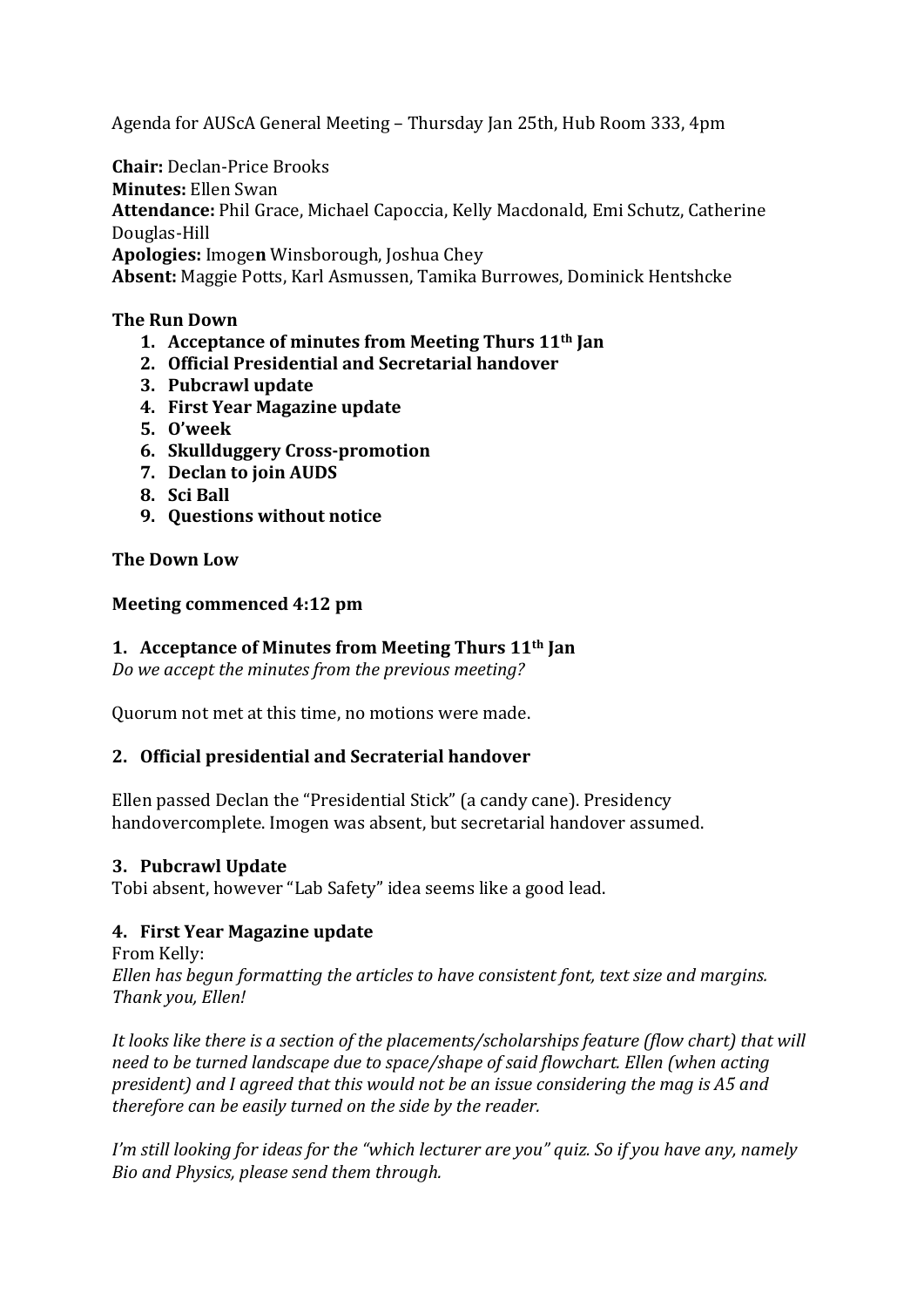Thanks to Catherine, our map looks AMAZING :D. There are still some modifications to be *made as being discussed in the slack channel.* 

*Tamsin has sent us the article on sexual health. Declan has a small part to add. The next step is to have ShineSA proof read this.* 

*ShineSA has agreed to send us 500 condoms.* 

*Jennifer Nguyen (Declan's contact)* is creating something for our SRC/AUU promo page so *this* will definitely go ahead. In return, I am writing a 200 word piece for their publication *about first year science and promoting AUScA to their readers.* 

*Kelly*

Declan to takeover from Ellen on formatting. Condoms come in boxes. Also include a sachet of lube. Debate ensued over whether this was efficient packaging. Ellen has contacted Brittany about re-writing the Careers page

Declan moved that we store all AUScA items in Phil's new office. Seconded by Emi. Passed by majority.

### **5. O'week**

*Declan* has indicated that he would like to propose another event to run alongside the *photo booth at AUScA's table during O'week. Membership recruitment events will also be discussed.* 

We will need an event to replace the quiz. Ideally would like a team-building activity, like a scavenger hunt - final location is our stall. We could host sign ups at our stall, for teams or people who want to be put in teams. Will need one person in charge of stall, scavenger hunt, and meet and greet.Kelly volunteered to run scavenger hunt, can ask advice from Michael and Emi as they have previous experience. Declan to run the stall. Declan happy to run meet and greet if no one else wants to. Ellen to look into hiring the big ienga set form clubs for the event.

We need to remember to encourage older members to come and socialise with new students at the meet and greet.

Could look into having a snapchat account. Also to have snapchat filters for events (e.g. sciball, O'week stall). Will discuss this with the CoCos.

Reminder to all committee members to bring anything sciency to the stall for decorations, and to try and make yourselves available during O'week,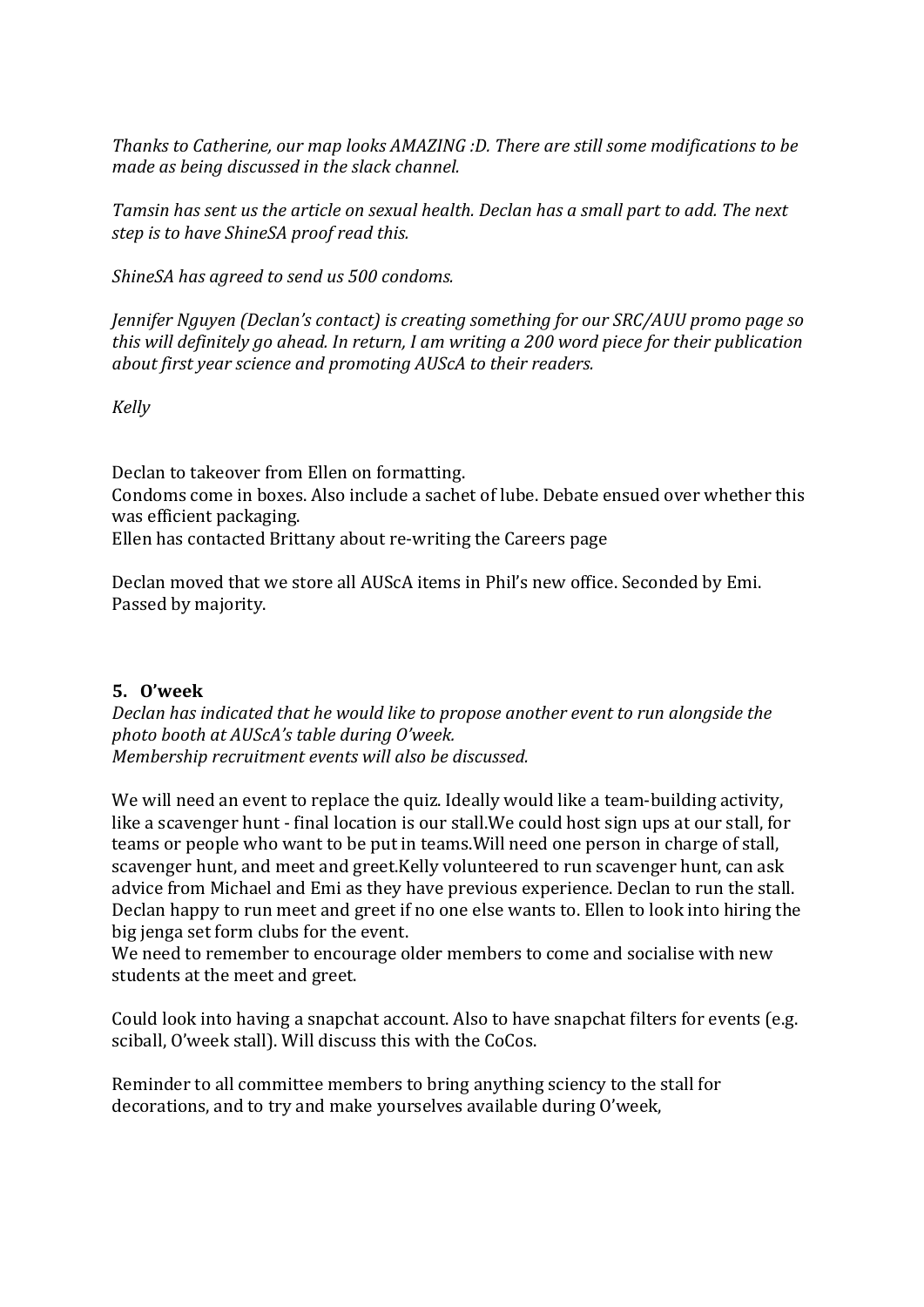## **6. Skullduggery cross promotion**

*More information on the event has been provided which should help AUScA make a decision on whether or not we wish to advertise it.* 

AMSS use a similar safety procedure as us, they will also be hiring security. Declan will email AMSS to let them know we are happy to cross-promote.

## **7. Declan to join AUDS**

*Declan has been asked to fill a casual vacancy in the Adelaide University Debating Society. He* wishes to discuss with the committee how they feel about him filling the position.

Declan reports:

The current President of AUDS has received a scholarship to finish his law studies at ANU and as such has announced his intention to resign. In my (Declan's) absence and without my knowledge the executive  $(P, VP, Sec, +Treas)$  voted unanimously to ask me to fill the impending casual vacancy. I would assume office in the first week of February meaning that there would be a short overlap where I would be leading both clubs.

A little history to explain why this has happened, over the past 3 or so years the debating society has been in decline. This has largely been due to dropping new membership. This has in turn led to a string of presidents, with last year's president having had a habit of being very aggressive to new members, So at the last AGM he was asked to step down to VP and a long time member stepped into the top job. Until he got the aforementioned scholarship.

Whilst I am hesitant to take the position I feel a sense of responsibility and as such, barring strong objection from AUScA. I intend to accept the role.

As I pledged at our AGM AUScA is and will remain my first priority until the AGM. A fact I have made utterly clear to the AUDS council.

However as there will be an overlap and while I doubt this will impact my role here, out of a sense of respect for the club I love I seek your input and consent before I formally accept the role.

No objections arose in regards to Declan taking the position.

# **8. Sci Ball**

We need to start locking down a venue soon. Looking at approx.. 200 people in attendance. Similar to last year (sit down dinner). Someone will need to to look into finding venues and report them to the next meeting. Emi and Imogen to work together to find venues. Also, we should try to have a more controlled open bar, maybe make the drinks package longer to discourage intense drinking. Perhaps we should arrange to have drinks on the table before people get there so there isn't a rush at the bar. Also, don't make it possible to bring bottles back to the table.

The tone of the venue is important, as it can impact how much people drink etc.